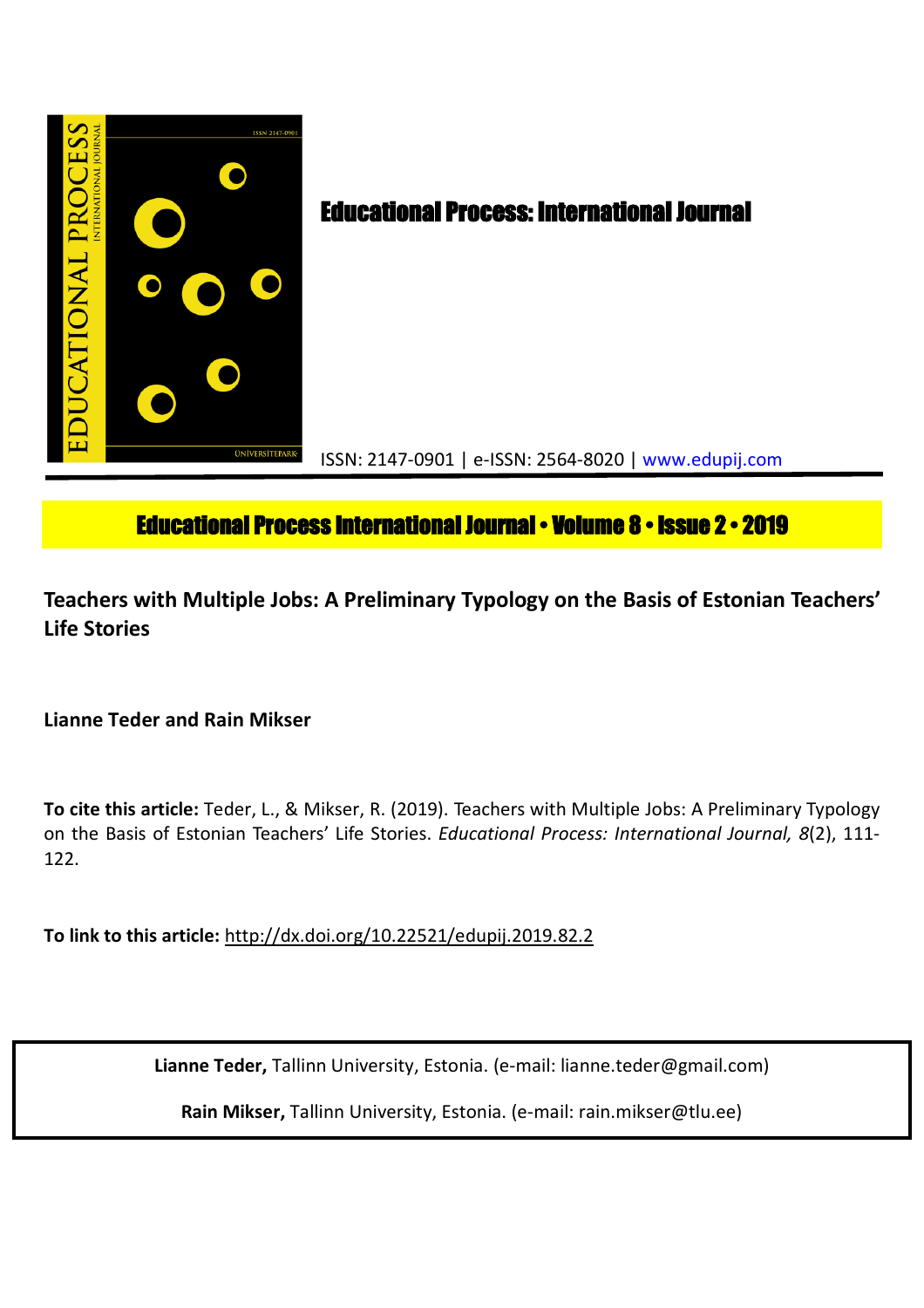## **Teachers with Multiple Jobs: A Preliminary Typology on the Basis of Estonian Teachers' Life Stories**

## LIANNE TEDER and RAIN MIKSER

## **Abstract**

In many fields, the percentage of professionals having one or more jobs in addition to their full-time primary job is increasing worldwide. With numerous members earning relatively modest salaries, teachers are a professional group among the most affected by this tendency. Traditionally, "moonlighting" (the commonly used term for having an additional job) is considered to be highly problematic in terms of a teacher's ability to fulfil their teaching responsibilities. However, little attention has been paid to the potential that "teacher-moonlighters" could have in contributing to school life by using their out-of-school work experience. This article introduces a small-scale narrative study with teachers from Estonia and proposes a preliminary typology of teachers having multiple jobs. Providing examples from narrative life history interviews, it is argued that certain types of teachers have the potential to enrich school life. Two dimensions appeared to be most indicative for categorizing teachers with multiple jobs: "permanence" and "self-actualization through multiple jobs." The researchers argue that these dimensions are promising for further discussion of teacher career patterns in which multiple jobs can be seen not as obstructive, but as contributing to teachers' professionalism.

**Keywords:** Estonian teachers, multiple jobs, life stories.



EDUPIJ • ISSN 2147-0901 • e-ISSN 2564-8020 Copyright © 2019 by ÜNİVERSİTEPARK edupij.com

………………………………………........….....………………………………...……………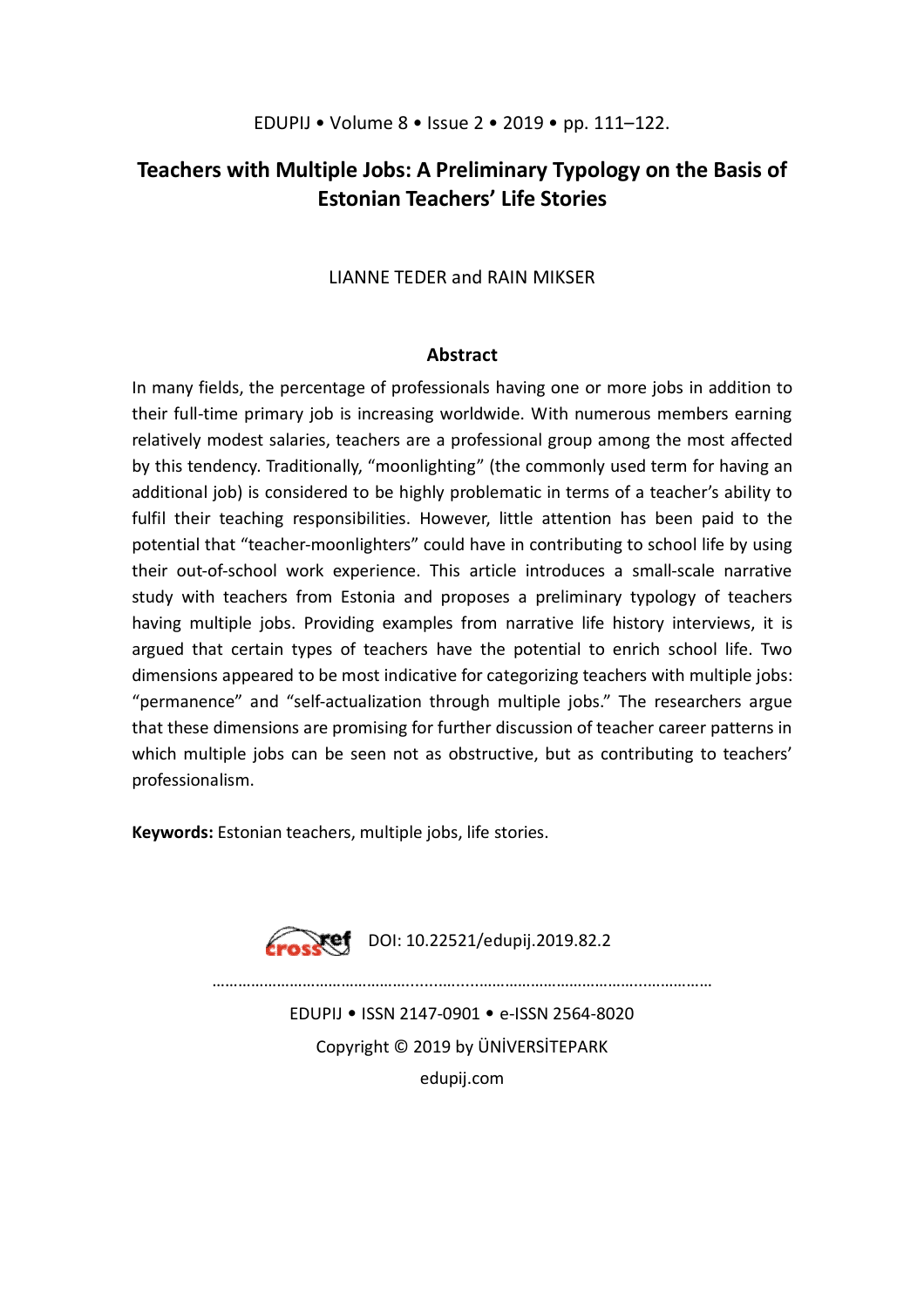#### **Introduction**

Having multiple jobs and several income-generating activities is an increasing trend. Concerning the teaching profession, research on this topic has increased, particularly over the last 20 years, and covers an increasing number of countries (e.g., Kimmel & Conway, 2001; Timothy & Nkwama, 2017).

For several decades following the initial classical studies on teachers' moonlighting appeared (Guthrie, 1969), the phenomenon was overwhelmingly described as counterproductive to teacher professionalism. Ballou (1995) referred to several studies that depicted "moonlighting" – the commonly used term for working an extra job – as detracting from teachers' professionalism, which led to disrespect for "moonlighters" in the eyes of their colleagues. Ballou (1995) further claimed that moonlighting was a complex phenomenon and that there was no "typical moonlighter."

In the current study, the researchers introduce the results of a small-scale narrative study with Estonian teachers who have held multiple jobs. Professional life story interviews with eight teachers enabled a preliminary typology of teachers with multiple jobs to be developed based on two dimensions: *permanence* and *self-actualization*. The life history methodology used in this study relies upon the research tradition initiated and developed by Goodson (2013).

#### *Terminology*

Guthrie's original definition (1969) of "moonlighters" included both those teachers who were employed outside of the school and those who earned income through selfemployment. Since Guthrie's study, researchers have continued to refer to the phenomenon of teachers having jobs outside school as "moonlighting" (e.g., Ballou, 1995; Pearson, Carroll, & Hall, 1994; Raffel & Groff, 1990; Timothy & Nkwama, 2017). More recently, and possibly following the increasing trend of having multiple jobs (Averett, 2001), less stigmatized terms have started being applied such as "outside job" (McGinley, 1979), "multiple job holdings" (Dickey, Watson, & Zangelidis, 2010; Kimmel & Conway, 2001; Raffel & Groff, 1990), "multiple employment" (Timothy & Nkwama, 2017), "multiple careers," "slash careers," and "slash jobs" (Alboher, 2012).

#### *Teachers with multiple jobs*

The percentage of teachers having multiple jobs is difficult to estimate, since it is still an under-researched area (Timothy & Nkwama, 2017), and in some countries (e.g., Germany, Greece and the Netherlands) it is not even a relevant topic. One large meta-analysis (Winters, 2010) showed that the percentage of teachers with additional jobs varied from 15% to 65% in the US. In Tanzania, for example, 39% of teachers had secondary incomegenerating activities (Timothy & Nkwama, 2017). Given that moonlighting is frequently a short-term enterprise, the proportion of "moonlighters" might actually be higher than commonly perceived (Kimmel & Conway, 2001). According to Raffel and Groff (1990), 17% of moonlighting teachers held managerial positions in their out-of-school jobs, 37% were active in education-related jobs, and 14% held sales positions. In African countries, the preferred secondary activities of urban teachers included trade and urban agriculture (Timothy & Nkwama, 2017).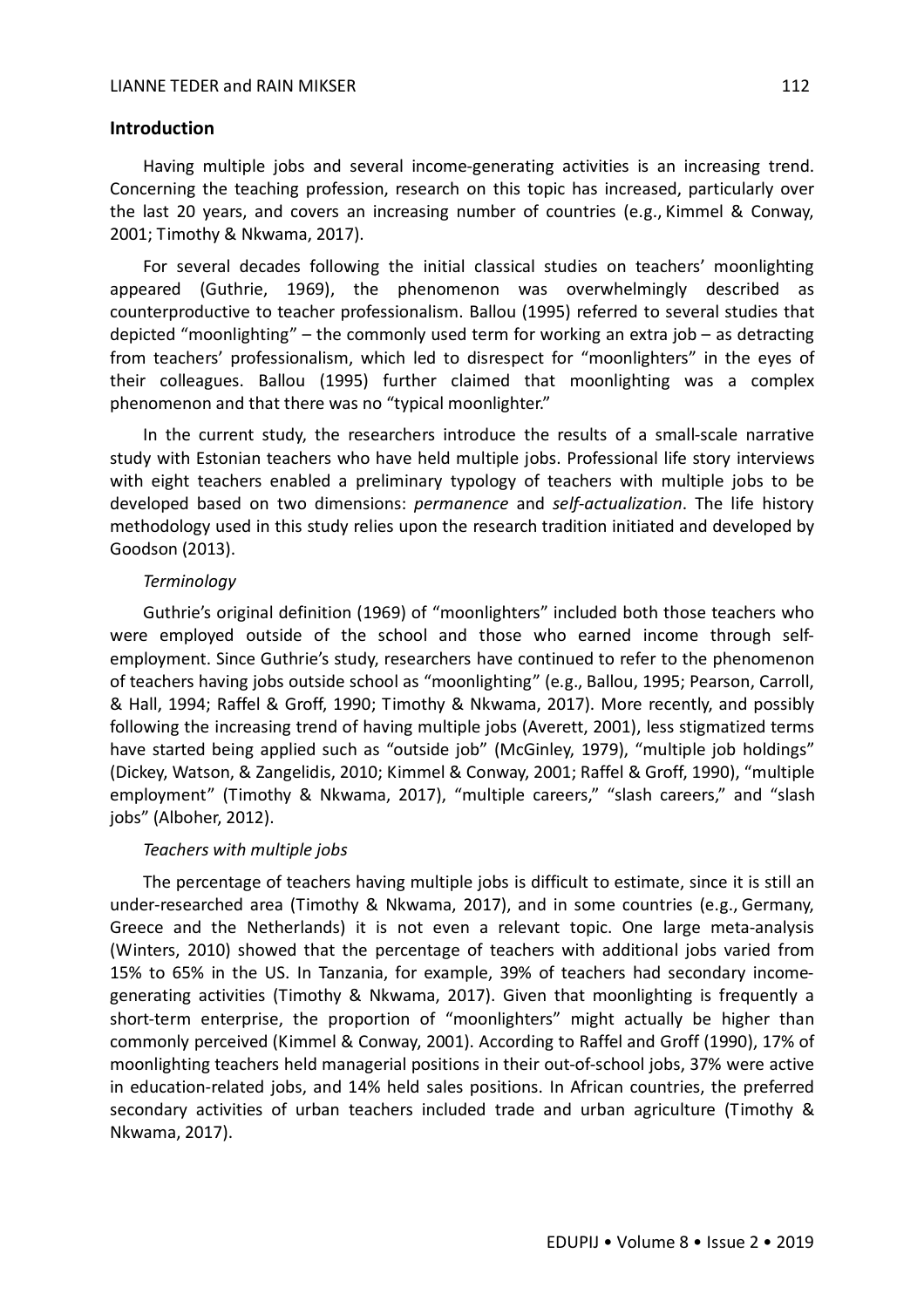Guthrie's original study (1969) also revealed that having an additional income-generating activity tended to be continuous (for 75% of "moonlighters").

Previous studies have confirmed that the major reason for "moonlighting" was teachers' low salaries and poor financial circumstances (Dickey et al., 2010; Timothy & Nkwama, 2017; Wisniewski & Kleine, 1984). However, some research has shown that teachers do not actually moonlight less when their salaries rise (Ballou, 1995), and no significant correlation was found between teachers' salaries and the percentage of moonlighting teachers (Raffel & Groff, 1990). Some evidence suggests that teachers' additional jobs often pay less than the teaching job and that the skills required for these jobs are often unrelated to – and lower than – teachers' qualifications, e.g., a college degree is not required (Averett, 2001).

Besides financial reasons, moonlighting can be motivated by the teacher's wish to develop certain interests or even by the intention of leaving the teaching profession altogether (Wisniewski & Kleine, 1984). Also it has been claimed that holding multiple jobs enables teachers to acquire various transferable skills, to avoid frustration from having only one kind of work, or to improve their general skillset such as time-management and negotiation skills (Alboher, 2012).

In terms of the differences between female and male teacher-moonlighters, data from the 1990's suggested that male teachers tend to have additional jobs more often than female teachers (Ballou, 1995; Raffel & Groff, 1990).

Raffel and Groff (1990) proposed two models of teachers' moonlighting: the *constraining* and the *constructive* models. Constraining or "reluctant" moonlighters are primarily motivated by financial factors. They usually work at non-professional positions and the additional jobs negatively affect their motivation to continue working as teachers. Constructive or "willing" moonlighters are primarily motivated by self-development and are seeking a change away from the teaching profession. They often work at positions that require a high level of qualifications, and the additional work practice often positively affects their motivation to continue working as teachers (Raffel & Groff, 1990).

Results regarding the effects of moonlighting on teachers' classroom performance have been inconsistent (e.g., Ballou, 1995). Some evidence suggests that moonlighting does not significantly affect the amount of homework that moonlighting teachers assign to their students (Ballou, 1995). Teachers who moonlight devote only one hour less per week to their teaching duties than teachers who do not moonlight (Winters, 2010). However, moonlighting tends to increase teachers' psychological and physical fatigue and reduces the time available for reading, reflection and intellectual growth (Ballou, 1995; Raffel & Groff, 1990). Only 9% of Raffel and Groff's respondents (1990) reported that moonlighting impaired their teaching performance, but considerably more teachers reported negative impacts on their moral and mental health (27%), physical wellbeing (33%), and reading and private studies (39%).

#### *Estonian context*

Estonia is a north-east European country with roughly 1.3 million inhabitants. In the 2016-2017 school year, a total of 14,581 teachers worked in Estonian schools of general education. Of them, 14% were male. Almost 50% were at least 50 years of age, and 45% were part-time teachers (Lillemägi, 2018). Around 32% of the full-time teachers also held supplementary jobs: 14% were at the same school and 18% out of school. These results were based on the answers of 8.2% of the total teacher population in schools of general education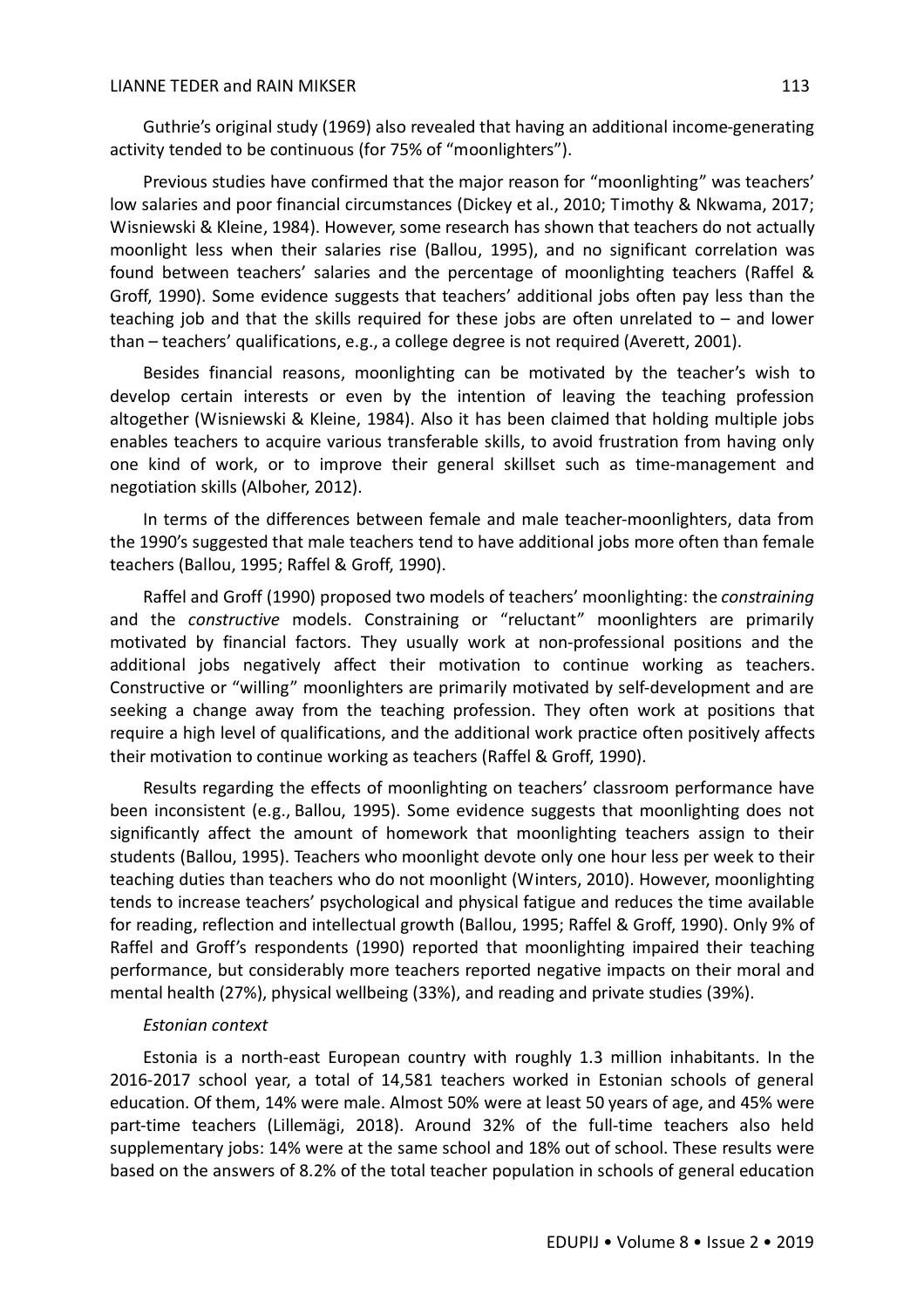#### LIANNE TEDER and RAIN MIKSER 114

in Estonia, but the sample also included teachers who taught general subjects in vocational schools (e.g., mother tongue, Math, or English) (Ernst & Young Baltic AS, 2016). It was also reported that 53% of teachers with additional jobs out of school worked in the field of education, 18% in the arts, entertainment and spare time affairs, 37% as high-level specialists, 15% as managers, 15% as specialists, and 13% as officials of some kind (Ernst & Young Baltic AS, 2016).

Recently, teachers' salaries have noticeably increased in Estonia. The average salary and the national minimum marginal salary were 49% higher in 2016 than in 2012, and as of 2016 the average salary of teachers was higher than the general average salary (Serbak, 2017). The student-teacher ratio has ranged between 11.9 (in 2012) and 12.6 (in 2007), stabilizing at 12.4 by 2016 (NationMaster, 2018.). Together with Belgium, Germany, and Latvia, Estonia is among the countries with the lowest number of students per teacher (NationMaster, 2018). Maintaining this positive trend places a great deal of pressure on the financing of teaching positions.

During the Soviet era, from 1944 until 1991, work positions for teachers were guaranteed by the state. Since the restoration of Estonian Independence in 1991, newly graduated teachers have had to find their own work positions (Mikser, Kärner, & Krull, 2016). As the current study's respondents all started their teaching careers during the Soviet era (in the 1980's), all of them originally had secure work places.

Since regaining independence from the Soviet Union in 1991, Estonia and other former Soviet Eastern European countries have undergone major social, political and economic transformations that have substantially affected education and teachers (Cerych, 1999). Among the consequences of these transformations have been an enormous growth in teacher autonomy as a declared policy aim, but also a rapid increase in teacher responsibility for centrally defined learning outcomes of their students, which has generated a feeling of excessive external control and insecurity among teachers (Erss et al., 2014; Mikser et al., 2016). This insecurity may have caused teachers to consider "moonlighting" as a way of decreasing the risks of being stigmatized or left unemployed.

## **Methodology**

The aim of this study was to understand the meaning and importance that teachers place in their work-life narratives on jobs that they have held in addition to their full-time teaching jobs.

Eleven interviews were conducted with eight teachers. With three teachers, second interviews were also conducted since they did not sufficiently cover the topic of their additional jobs in their initial interview. Although the number of participants was low, they were selected very carefully based on the following criteria:

- Their primary job was teaching;
- They had at least 25 years of teaching experience to minimize the risk that the primary reason for holding additional jobs was to change careers (Wisniewski & Kleine, 1984);
- They had or have had multiple jobs during their teaching careers.

Seeking appropriate respondents, a database from a previously conducted survey study (Mikser & Goodson, 2017) was employed. A total of 888 Estonian teachers from schools of general education completed questionnaires, and 489 of the respondents were found to have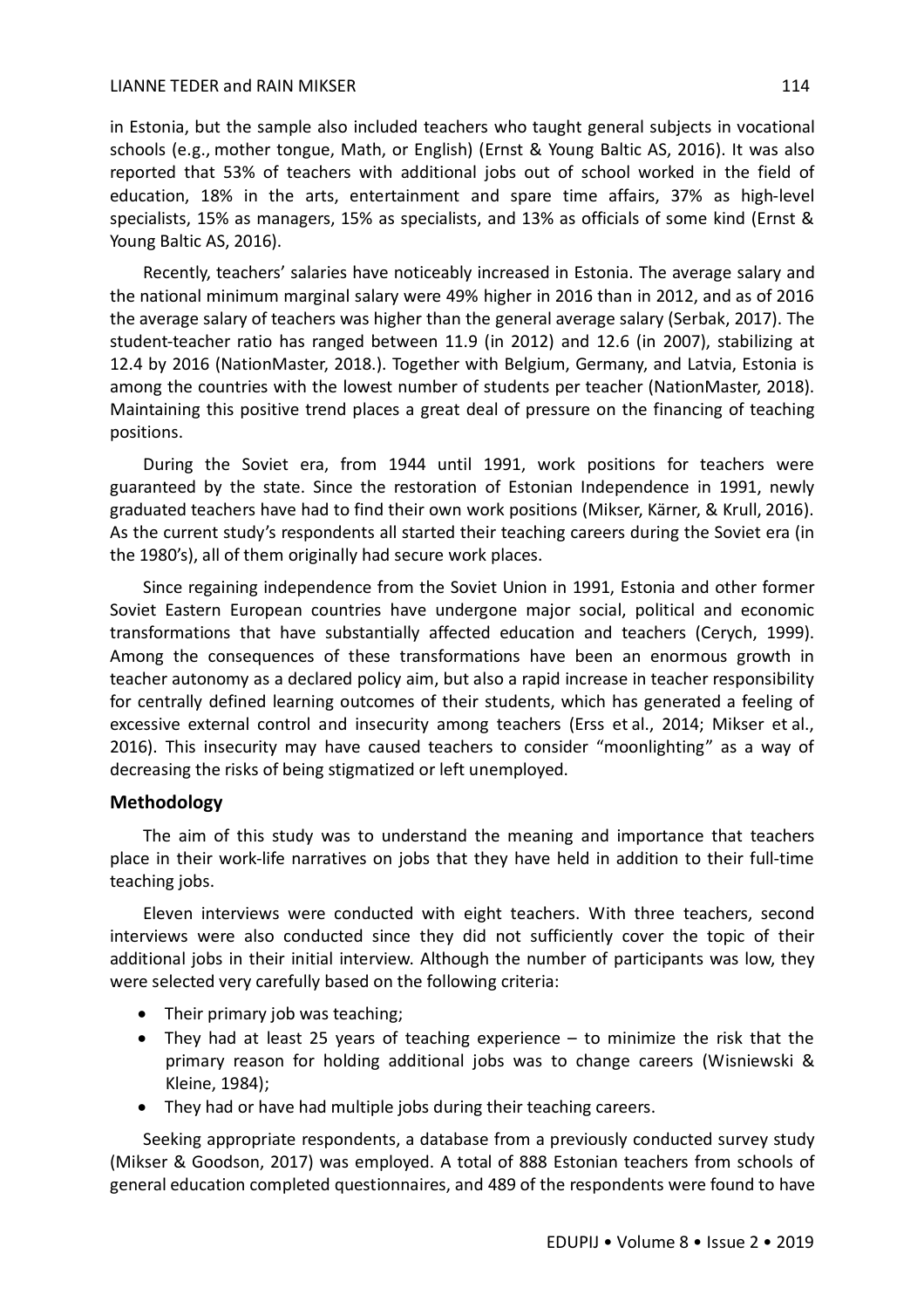had teaching experience of more than 21 years. A total of fifty-two teachers met the criteria for being interviewed. Eight teachers (five women and three men) who met all the criteria were invited to be interviewed. Three of the respondents taught Music, one taught Literature, one taught Math, two taught History and one taught Industrial Arts and Physics.

For the analysis, the respondents were designated with a six digit moniker s (e.g., 101M01). The first three digits show the serial number of the respondent (starting from 101 to eliminate the loss of numbers starting with 0); the fourth digit indicates the participant's gender (M = Male; F = Female); and, the last two numbers denotes the number of the interview conducted with the same respondent (either 01 or 02).

In order to achieve the goal of the study, life history methodology was applied, as developed by Goodson (2013). The work-life narratives focused on professional life histories, applying interviews as a data collection method (Goodson, 2010).

In the first phase, one-to-one interviews were conducted with the participant teachers, who were asked to tell their personal life stories, including how they had become teachers, with minimal intervention by the interviewers (Goodson, 2013). The interviews, conducted in the Estonian language, lasted from 50 to 150 minutes and were recorded, transcribed and sent to participants for confirmation (Goodson & Gill, 2011). The interviewers' focus on multiple jobs was not disclosed, so the importance of the respondents' additional jobs could be discussed freely.

In the second phase, additional interviews with three of the teachers were conducted to cover the additional job topic more deeply.

The principles of thematic analysis were applied in the analysis, combining the deductive and inductive approaches (Braun & Clarke, 2006; Vaismoradi, Turunen, & Bondas, 2013). In order to achieve the study's aim of uncovering the meaning and importance of the teachers' additional jobs, the researchers considered it appropriate to analytically predetermine three themes that were searched for in each respondent's narrative: (1) personal life, (2) teaching life, and (3) additional job life. (A roughly similar division had been employed in previous studies, for example by McAlpine (2016)) Each respondent's periodization of these three themes emerged inductively, without being elicited by the authors. For each respondent, a graphic grid was then completed for further analysis, with the three themes listed on the horizontal axis and the periods listed in the vertical axis (see Table 1).

| Year | Personal life           | Teaching life at school<br>(2) | (3) Additional job life    |
|------|-------------------------|--------------------------------|----------------------------|
| 1970 | 1970-1979 studying at a |                                |                            |
|      | boarding school (R)     |                                |                            |
|      | 1979 mother died        |                                |                            |
| 1980 |                         |                                | 1984 private Math tutor    |
| 1985 | 1986-1988 army service  | 1986 graduated as a            |                            |
|      | in the Soviet Union     | Math teacher (TPU)             |                            |
| 1990 |                         | 1988-2000 Math teacher         | 1991-1994 Math expert at a |
|      |                         | at a general school (P)        | national institute         |
| 2000 |                         | 2000-2004 Math teacher         |                            |
|      |                         | in another general school      |                            |
|      |                         | (K)                            |                            |

## **Table 1.** Themes in a teacher's (101M) life story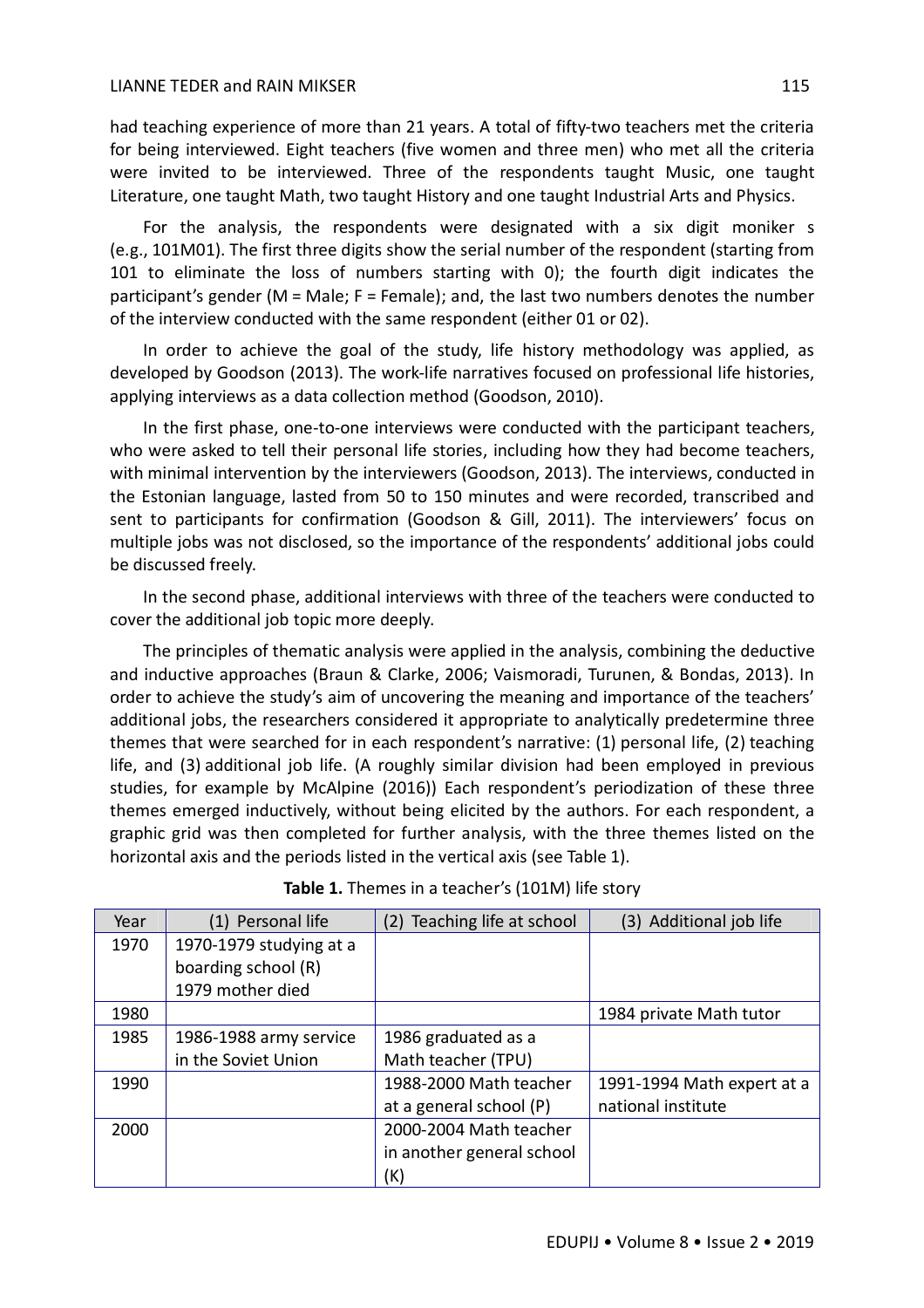| 2005 | 2004 Math teacher at a     | 2005 compiling a school  |
|------|----------------------------|--------------------------|
|      | third general school (L)   | textbook                 |
| 2010 | 2006 promotion to the      |                          |
|      | position of senior teacher |                          |
| 2015 |                            | 2015 teacher in-service  |
|      |                            | training at a university |

## **Results**

We first focused on the meaning and importance attributed by teachers to additional jobs from the perspective of their own professional careers. Although many respondents reported financial issues as their primary motive, the teachers also mentioned other benefits that over time became important motives for holding multiple jobs.

Analyzing the respondents' interviews, two main general dimensions appeared: (1) *permanence* of holding multiple jobs, and (2) *self-actualization* through the supplementary job. Combining these two dimensions, the data analysis enabled the researchers to distinguish between four types of teachers who had held multiple jobs (see Figure 1).

## *Permanence as a factor in holding multiple jobs*

Holding multiple jobs varied from continuous working in two positions to short-term occasional jobs. Those teachers who started with multiple jobs in early stages of their teaching careers worked at multiple jobs continuously throughout their careers. Other teachers held their additional jobs only temporarily, and this served their short-term financial or social needs.

Teachers who continuously held additional jobs described them as integral parts of their professional careers. Teachers with only temporary additional jobs, on the contrary, tended to feel uncomfortable when talking about the additional jobs and seemed apologetic about having taken these jobs (see excerpt from 107F under Type II).

## *Self-actualization through multiple jobs*

Some teachers held additional jobs that contributed to their professional development and self-realization. They described their additional jobs with pride, emphasizing their professional prominence, confirmed by their achievements outside of their school employment. Even though they still considered teaching to be important for their professional development, they regarded the experience of the additional job as also crucial to their development. They regarded their out-of-school professional experience as contributing to their school work practice. However, other teachers saw their additional jobs as occasional and not important for their professional development. At times, they considered their out-of-school jobs to be somewhat burdensome, but still necessary, as the jobs enabled them to continue working as teachers. In these cases, they considered teaching to be a prestigious job.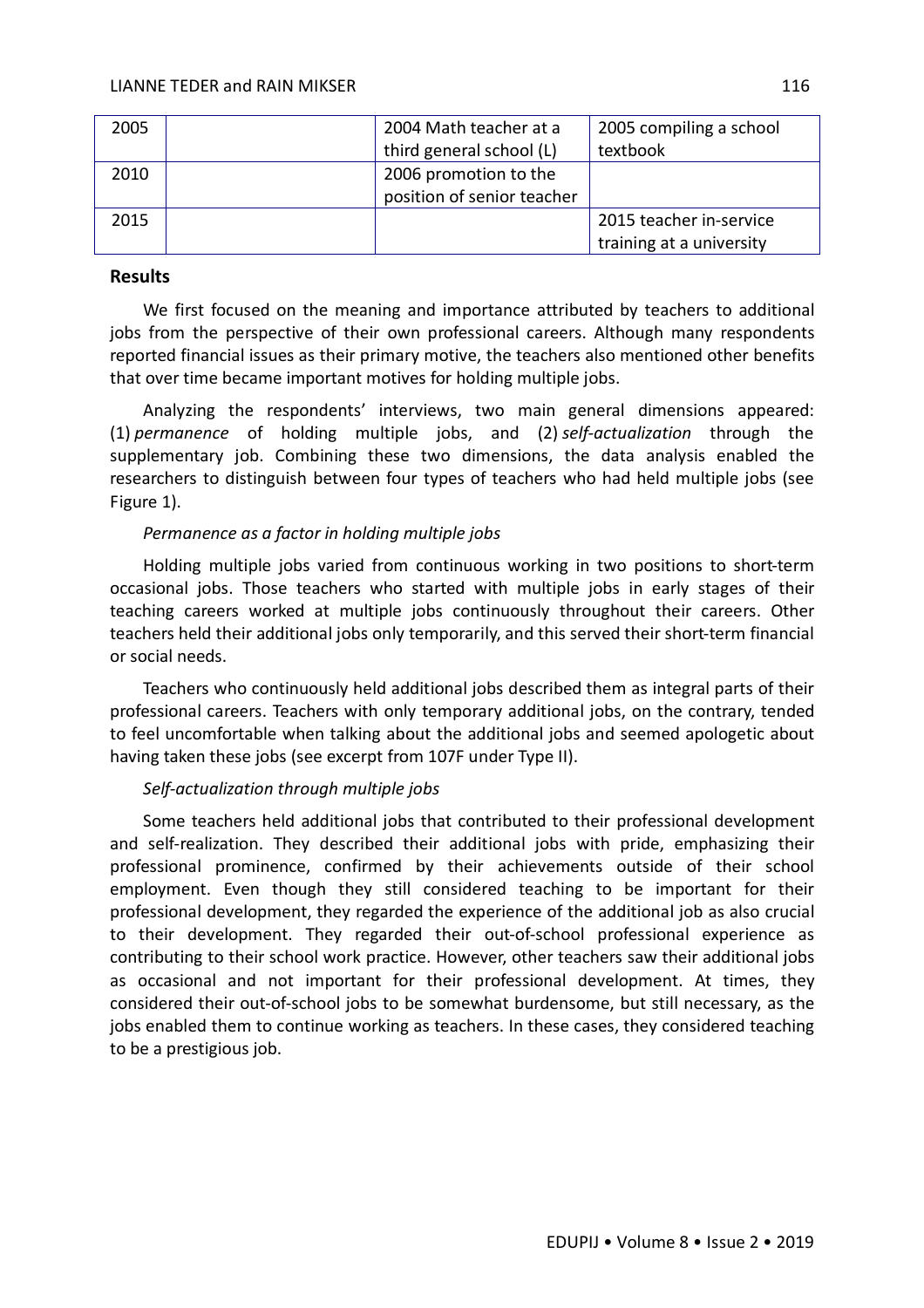## *Preliminary typology of teachers with multiple jobs*

Teachers mentioned many different jobs they had held such as a member of a municipal council, builder, insurance agent, private teacher, textbook author, national examiner and head of a local election committee. The additional jobs were placed into four different groups on the basis of the aforementioned dimensions (see Figure 1).



Self-actualisation outside of school



## *Teachers holding multiple jobs permanently and found self-actualization at school*

Teachers of the first type realized their potential at school. They took pride in their teaching and the achievements of their current and former students (e.g., examination and test results, and the careers of their students), but also in the teaching process (e.g., using new methods, creating learning tools and developing the learning environment). They had always held additional jobs in parallel with teaching. The additional job might be in the teaching field (e.g., a music teacher offering private lessons or conducting a choir), or not connected to teaching at all (e.g., leading a local election committee). Despite permanently holding additional jobs, these teachers identified themselves primarily with the teaching profession. They kept their additional jobs clearly separate from their professional teaching practice.

For example, one teacher (108F) proudly described challenges that she had successfully met at school, yet she had held several different supplementary jobs.

*I have led two classes simultaneously in this school six times. I'm a teacher because… I teach every day, teaching children. And I like the teaching process. Each day is so different; you come to school, and sometimes you are angry.... It is like a theatre, you are like on stage, it's like working in an improvisation theatre. School things are so different each day. /---/ I received an award –a big beautiful plate– for being the best subject teacher in the Republic of Estonia. I also ran a project and brought in project money for our school. /---/*

*After school, Russian-speaking students came to me and studied Estonian language in the evenings. I taught for hours. Just picked up some money from the Russian-speakers. It was an additional job. But now I… don't want to do that anymore. A human being does just as much as she can and as much as she is offered. When the job was offered, I took it! It's a job, it's money.*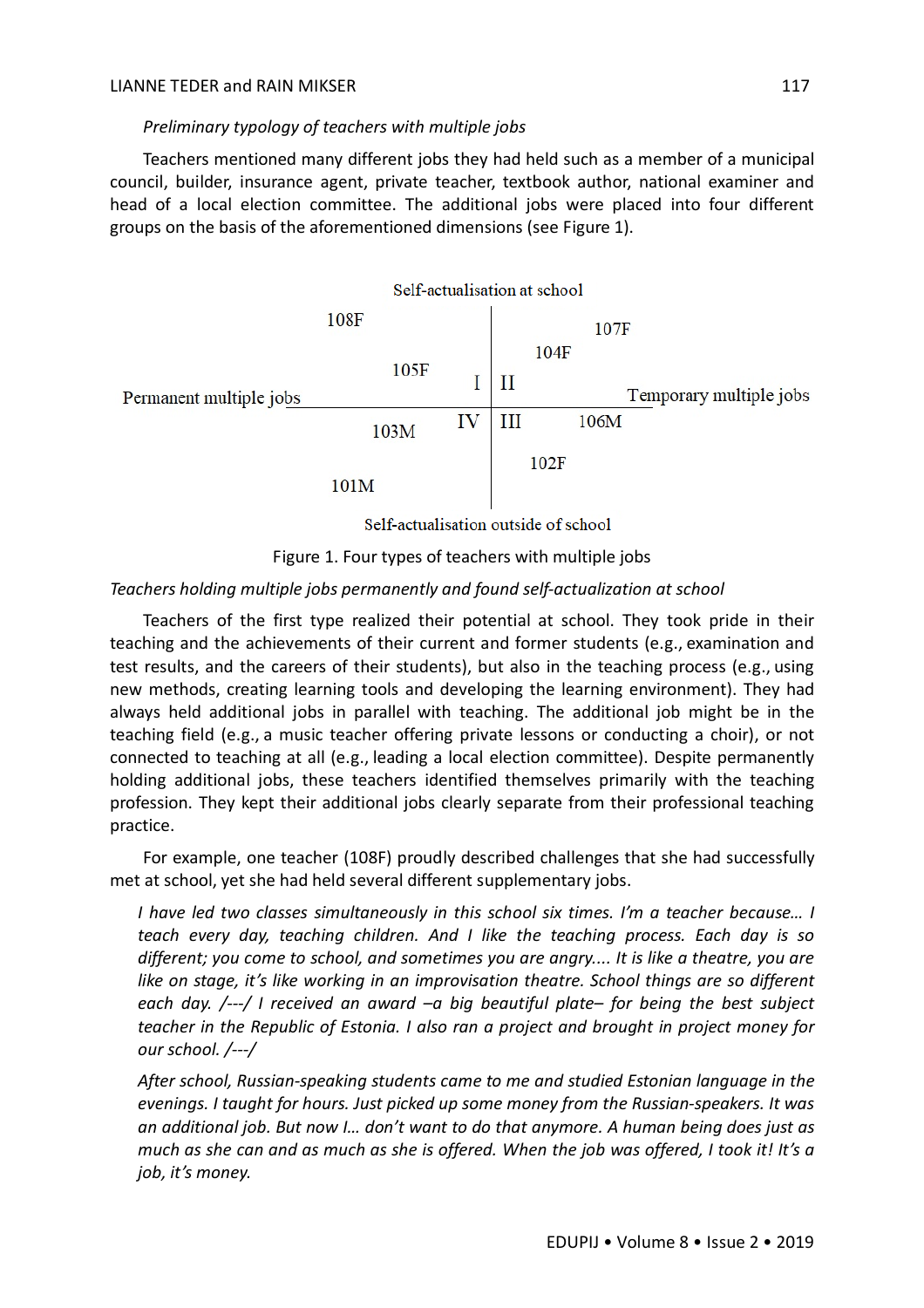Being a teacher provided the teacher with the opportunity to prove her worth to others, and to feel respected. The main reason for her having other jobs was the need to earn more money, and she took on any available work that was offered.

## *Teachers who found self-actualization at school and held multiple jobs temporarily*

Teachers of this type were mainly satisfied with the teaching profession and felt that it offered self-actualization. However, they had temporarily held supplementary jobs in order to meet certain internal or external needs. The internal needs could be related to teachers' desire to do something different to "prove" to themselves that they were able to do so. The external needs usually resulted from structural changes in a school or the surrounding social environment. As soon as the situation stabilized, these teachers normally resumed teaching as their sole professional activity. One teacher (107F) belonging to this category described three different situations of having held additional jobs.

*It was in the 90's, it was a time of societal transition… our salary was so small, it really was small… And at home my mum and dad were retired and… there was such a lack of money; that's why I did it* [ taking an additional job]*. It was better paid than my main job. I taught some special classes in Estonian language as a second language. If you are a full-time teacher at school then it is not possible. But at that time, the workload at school had decreased, and teachers struggled to keep full-time jobs. So I gave some lessons to other teachers, and found a job outside the school, because I was able to do that. I used my professional skills, and they paid more. When I had a full workload at school again, I quit teaching the other courses /---/. Now I still participate in the work of the state examination committee, as I plan to retire from teaching next year, and I don't have a full workload… So I'm ensuring some additional income for my future… after I'm retired.*

Although the teacher had additional jobs, she was committed to teaching. She considered teaching as providing her *main salary*, and described the responsibility she had as a full-time teacher as not leaving time for additional jobs. She also said that she found additional jobs related to her teaching field (literature and language), with the possibility of using her expertise.

#### *Teachers who held temporary additional jobs for self-actualization*

The third type of teachers took additional jobs to actualize their potential, for selfsatisfaction and to increase their sense of self-pride. They used their out-of-school experience to improve the school environment and their teaching methods, as well as to communicate with parents and integrate studies with everyday practice. Usually the temporary positions did not have pre-determined timeframes. Instead, they depended on the teacher's perceived readiness to stop working at the additional job should it turn out to be too exhausting, or should the job no longer become available. However, this out-of-school work experience always stayed with the teacher, and could turn out to be useful in many future work situations.

One interviewee (102F) found professional actualization in her out-of-school job as well as in her teaching at school. At the time of the interview, she was facing more professional challenges at school, although she appreciated the recognition received from previous outof-school achievements. The teacher repeatedly referred to the recognition from out-ofschool activities, and the challenges she met: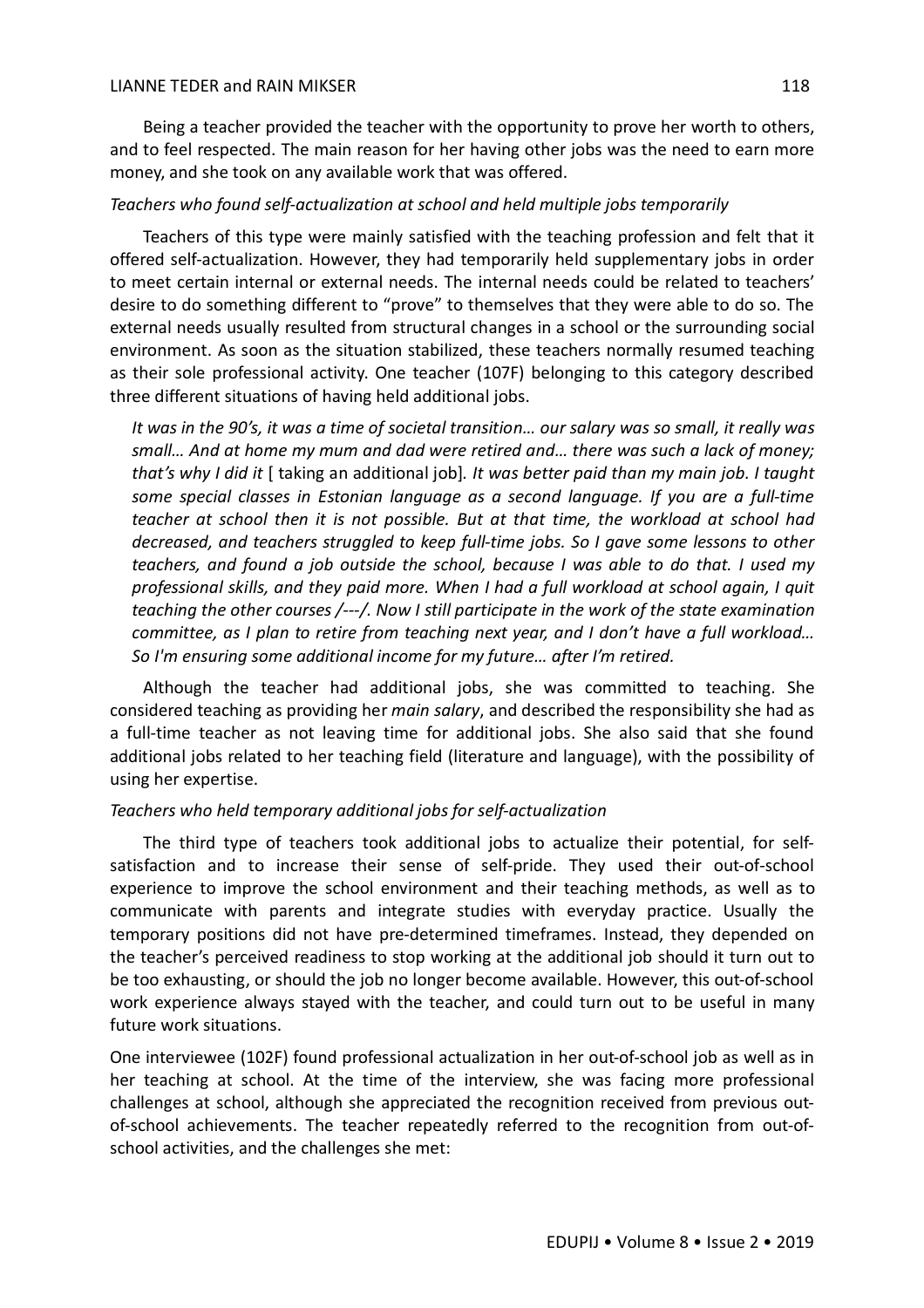*We were a results-oriented children's music corporation. We were expected to show results and… and we did. One* [job] *complemented the other. It was awfully difficult, I can say now, very hard, but at the time I didn't notice it. It was… it worked out… it was even… it was fun, yeah, and it was a pleasure.*

Yet she also described situations with pupils at school she felt proud of:

*I was working at that time in one general school, and we also had… good singers, and one time we went on a concert tour and to a competition, because the parents insisted on it. We won one competition in Belgium. /---/ We put on a children's opera last spring at the school I work at, and it was like… all of the children participated… in the roles that suited them best. And then… I taught music through games.* /---/ *It was easy to work with those gifted children in a private club, but if you have these kinds of students… just the kind that show up in the morning… To do anything with them… it's like receiving an award…*  [laughing].

She described how she used her previous out-of-school experience in the school of general education, and how she applied similar strategies there to create the learning environment she wanted to work in.

#### *Teachers with multiple permanent jobs and receiving self-actualization outside of school*

The fourth type of teachers had always had supplementary employment, which often started during their preservice studies. They tended to treat their teaching job at school more casually, and considered the out-of-school experience to be more important. However, they described themselves as demanding teachers who required discipline and respect from their students. They described their accomplishments related to their professional careers as connected with supplementary out-of-school activities. Hence, their out-of-school selfactualization also made them self-confident in their teaching, as they worked in the same field both in school and out of school (e.g., Math and Industrial Arts).

One Math teacher (101M) who described his multiple jobs as follows:

*For me, it began in the 80's… I think in 1984. I was a laboratory technician in physics. Then they offered me some courses on automatics at the third level. In that sense I had this teaching experience… I got it from this high school. True, as a student, I also gave private lessons. But in the 90's, the institute of pedagogical research was launched, and the position of Math specialist was announced, and that was interesting to me, because it was like a new curriculum. It was interesting to me, but I retained my main job at school… I mean, it was a part-time position, but I had almost a full workload at that time. /---/ So, today I'm a member of the local municipal council. I still run in-service courses. I know one Mathematician and we have written a textbook together. I also did different things for Tiger Leap.*

Teachers like him tended to compare themselves to peers from other professions. They talked about their students in terms of the jobs that the students could potentially hold in the future (e.g., a low-paid casual worker *versus* a well-paid bank manager), given the students' current behavior and attitudes towards learning. Altogether, the teachers mentioned many parallels with their current students' future lives.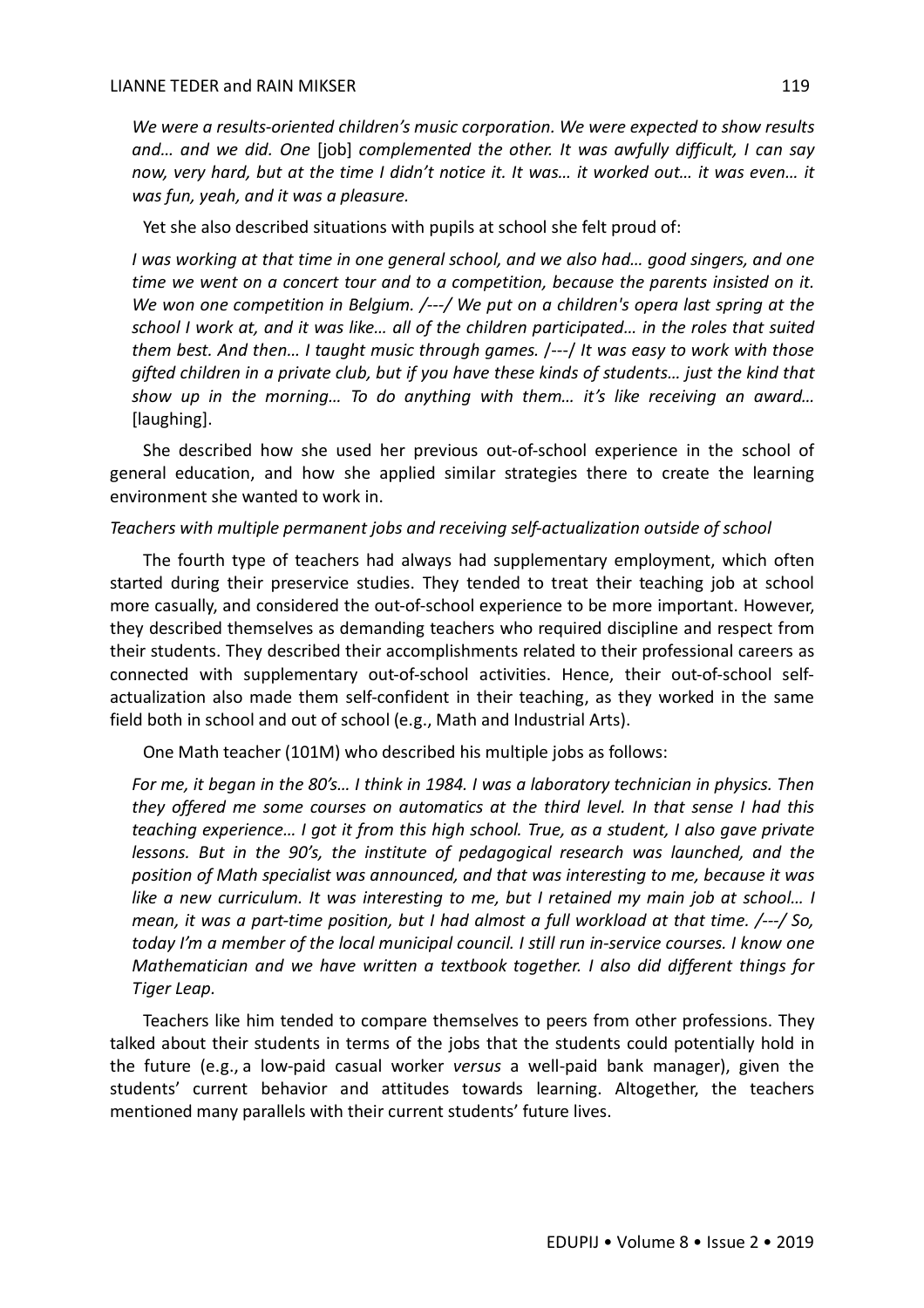#### **Conclusion and Discussion**

Having multiple jobs is an increasing trend worldwide, including in the teaching profession. This makes knowledge regarding the essence and side effects of this phenomenon increasingly important. Previous studies have shown that prejudices related to teachers' holding multiple jobs are not all that relevant. The aim of the current study was to understand the meaning and importance that teachers attribute in their work-life narratives to jobs held in parallel with their full-time teaching jobs.

In this small-scale narrative study, two dimensions were detected to distinguish between different types of teachers who currently or previously had held multiple jobs: *permanence* and *self-actualization*. Along these dimensions, the researchers were able to distinguish between four types of teachers. In professional life-story interviews, experienced teachers described their additional jobs.

It is argued that the jobs held by different types of teachers might have different influences on their teaching practice. Teachers with multiple temporary jobs who experienced self-actualization outside the school (Type III) transferred their experiences to the school most often. They adapted and designed the learning environment by following models received through their out-of-school work experience. They offered powerful potential that schools could use to introduce new models and innovative practices into the everyday school environment.

The strongest connection between the school environment and everyday life was revealed by teachers with multiple permanent jobs (Types I and IV). These teachers found self-actualization from school often placed a higher value on teaching, and they were more enthusiastic about engaging their students in out-of-school social activities. They were also eager to meet new challenges at school. Those teachers who found self-actualization from their out-of-school jobs tended to guide their students to strictly follow regulations in the classroom context, emphasizing the potential connections between their students' current attitudes and their future professional lives. These teachers' potential could be more useful in filling the gap between studies and *real life*.

For teachers with multiple temporary jobs who achieved self-actualization at school (Type II), supplementary job experience seemed to be most important factor in increasing their self-confidence as teachers (i.e., the additional jobs enriched their teaching), but also in strengthening personality traits (i.e., the additional jobs increased their self-confidence). These teachers also served as role models for their students in becoming more selfconfident. The experience of such teachers could be used more effectively by providing them with more challenges and varied tasks in order to fulfil their potential.

Of course, narrative research has its limitations (Goodson & Gill, 2011). While constructing their stories, the respondents might describe themselves as they perceived they were expected to be seen, and not as they really were. Looking back at the respondents' memories, the given meaning might have changed by the time of their being interviewed (McAlpine, 2016).

The findings constitute a feasible starting point for further studies and discussions about the phenomenon of having multiple jobs, an experience that impacts an increasing number of people.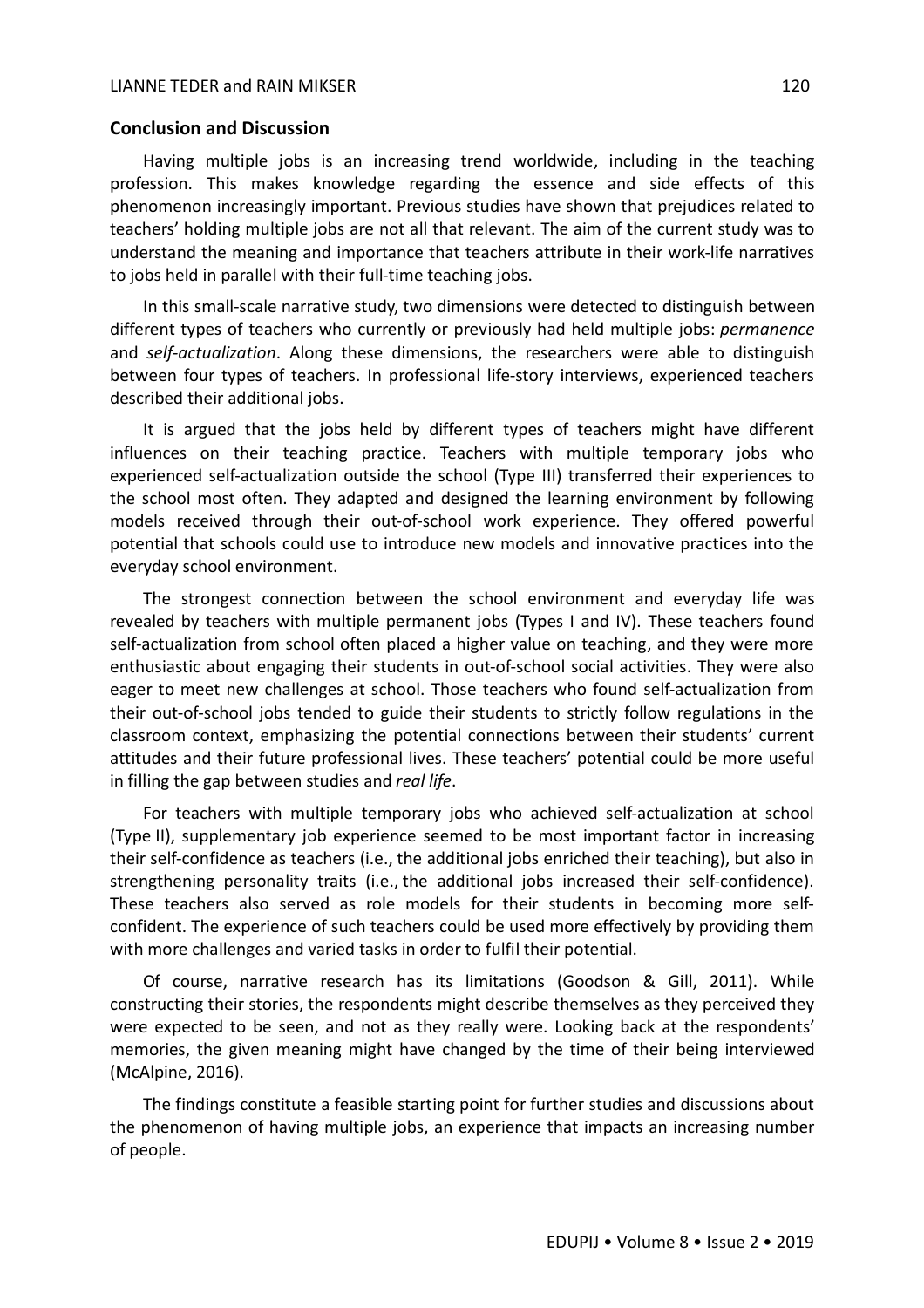#### **Notes**

Corresponding author: LIANNE TEDER

This research was supported by Estonian Research Council Project IUT18-2.

## **References**

- Alboher, M. (2012). *One person. Multiple Careers. The original guide to the Slash Career.* New York: A HeyMarci.com Production.
- Averett, S. (2001). Moonlighting: multiple motives and gender differences. *Applied Economics, 33*(11), 1391-1410.
- Ballou, D. (1995). *Causes and Consequences of Teacher Moonlighting. Education Economics, 3*(1), 3-18.
- Braun, V., & Clarke, V. (2006). Using thematic analysis in psychology. *Qualitative Research in Psychology, 3*(2), 77-101.
- Cerych, L. (1999). General report on the symposium "Educational reforms in Central and Eastern Europe: Processes and outcomes". *European Education, 31*(2), 5-38.
- Dickey, H., Watson, V., & Zangelidis, A. (2010). Is it all about money? An examination of the motives behind moonlighting. *Applied Economics, 43*(26), 3767-3774.
- Ernst & Young Baltic AS. (2016). *Study on teachers' working time allocation and additional remuneration practices. Final report.* Tallinn, Estonia: Estonian Ministry of Education and Research.
- Erss, M., Mikser, R., Löfström, E., Ugaste, A., Rõuk, V., & Jaani, J. (2014). Teachers' Views of Curriculum Policy: The Case of Estonia. *British Journal of Educational Studies, 62*(4), 393-411.
- Goodson, I. F. (2010). Times of educational change: towards an understanding of patterns of historical and cultural refraction. *Journal of Education Policy, 25*(6), 767-775.
- Goodson, I. F. (2013). *Developing Narrative Theory. Life histories and personal representation.* New York: Routledge.
- Goodson, I. F., & Gill, S. R. (2011). *Narrative pedagogy: Life history and learning.* New York: Peter Lang.
- Guthrie, H. W. (1969). Teachers in the moonlight. *Monthly Labor Review, 92*(2), 28-31.
- Kimmel, J., & Conway, K. S. (2001). Who Moonlights and Why? Evidence from SIPP. *Industrial Relations: A Journal of Economy and Society, 40*, 89-120.

Lillemägi, M. (2018). Today's Teacher Laur. Quarterly Bulletin of Statistics Estonia. *Statistics Estonia, 1/2018*. Tallinn, Estonia: Statistics Estonia.

- McAlpine, L. (2016). Why might you use narrative methodology? A story about narrative. *Estonian Journal of Education, 4*(1), 32-57.
- McGinley, L. D. (1979). Outside Jobs for Teachers May Affect Effective Performance in the Classroom. *Updating School Board Policies, 10*(12), 1-3.
- Mikser, R., & Goodson, I. F. (2017). The concept of refraction and the narrative approach to exploring multi-level social reform initiatives. Conceptual and methodological issues. In P. Vihalemm, A. Masso, & S. Opermann (Eds.), *The Routledge International Handbook of European Social Transformations* (pp. 84-97). London: Routledge
- Mikser, R., Kärner, A., & Krull, E. (2016). Enhancing teachers' curriculum ownership via teacher engagement in state-based curriculum-making: the Estonian case. *Journal of Curriculum Studies, 48*(6), 833-855.